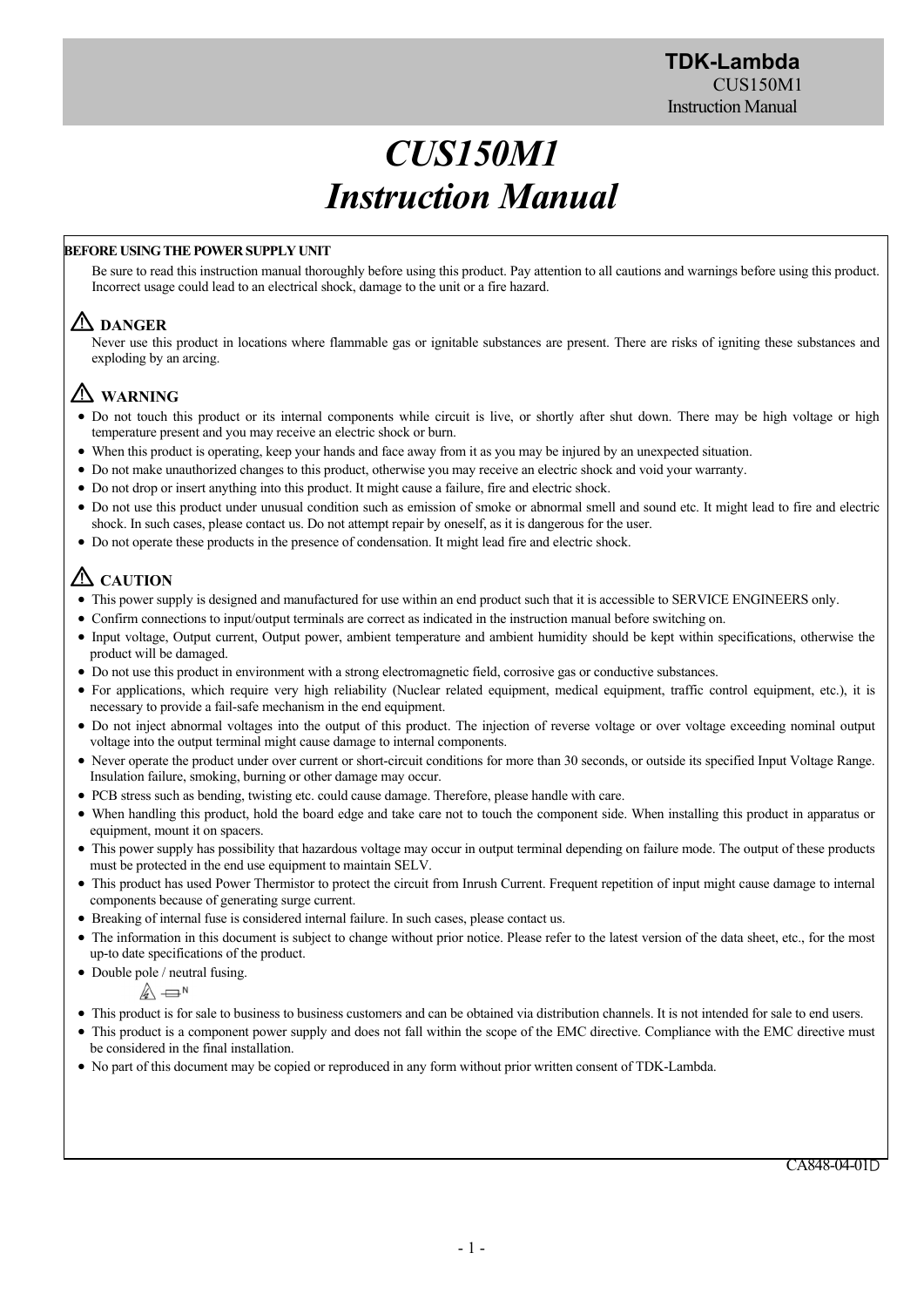# **1**.**Model name identification method**



| Option | <b>Description</b>            |  |  |
|--------|-------------------------------|--|--|
| blank  | Standard model.               |  |  |
|        | With chassis model.           |  |  |
|        | With chassis and cover model. |  |  |

## **2**.**Terminal Explanation**



- ① Mounting hole (hole diameter : φ3.5mm), This hole is not connected to Protective Earth of CN1.
- ② L : AC Input terminal Live line (Fuse in line.).
- ③ N : AC Input terminal Neutral line (Fuse in line.).
- $\overline{4}$  : Earth terminal.
- ⑤ Mounting hole (hole diameter : φ3.5mm), This hole is connected to Protective Earth of CN1. The mounting surface of the spacer should be within Max  $\phi$ 7mm.
- **6** Same as mounting hole **6**.
- ⑦ V-: Output Terminal -.
- ⑧ V+: Output Terminal +..
- ⑨ V.ADJ : Output voltage adjust trimmer. The output voltage rises when the trimmer is turned clockwise.
- $\textcircled{10}$  Same as mounting hole  $\textcircled{1}$ .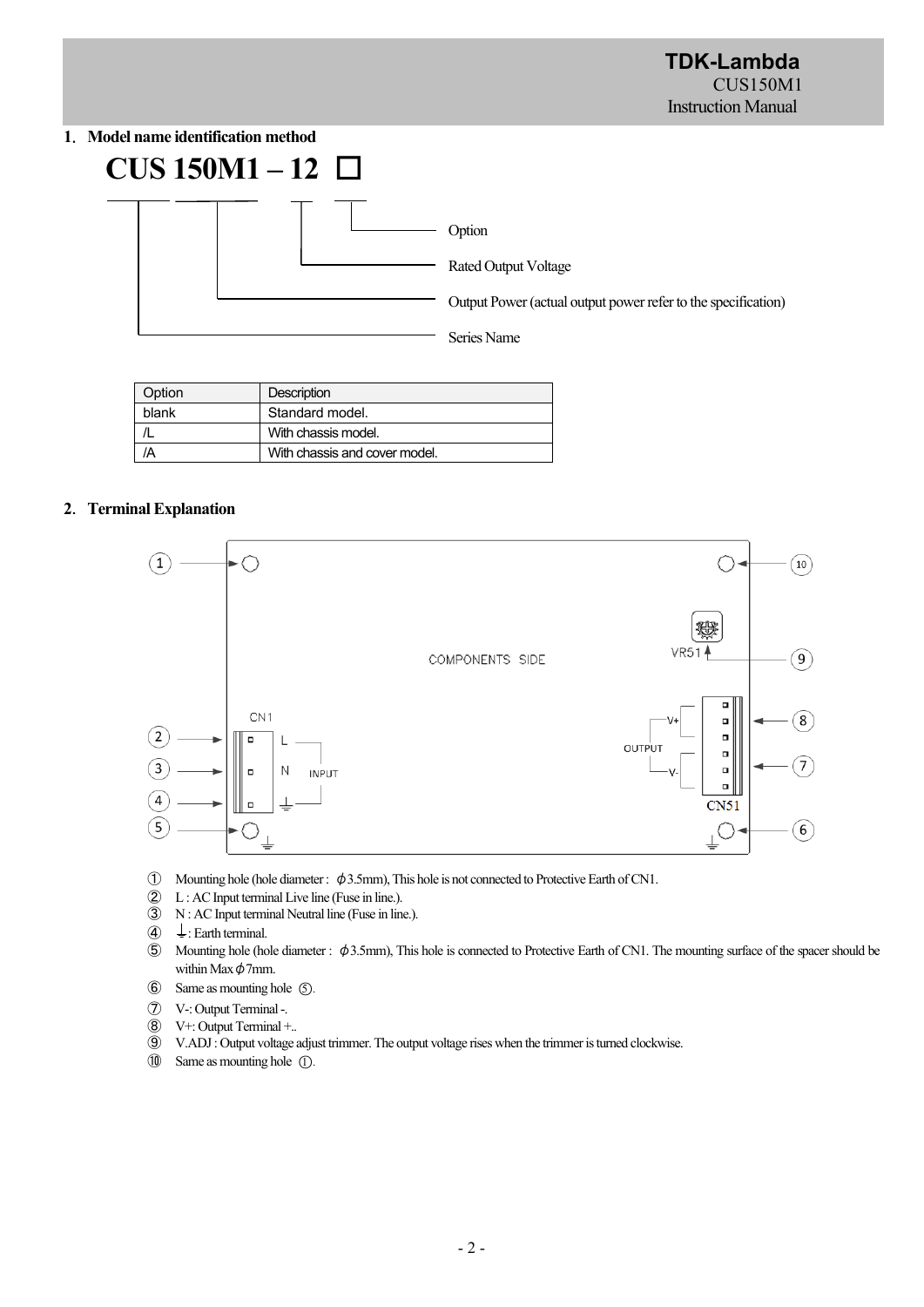#### **3. Terminal Connection Method**

- Pay attention to the input wiring. If it is connected to wrong terminal, the power supply may be damaged.
- Input must be off when making connections.
- Connect  $\perp$  terminal of mounting hole to protective earth of the equipment.
- The output load line and input line shall be separated to improve noise sensitivity.
- Do not apply stress to PCB, when connecting or removing connectors.
- Do not apply stress to the components ( especially VR51 ) when connecting or removing connectors.
- Use input/output connector (housing) specified by the table below.
- Housing, Terminal Pin and Tool are not included with this product. (Refer to the following)

#### Input/Output/Standby Connector & Housing & Terminal Pin

|                | Model                             | Connector         | Housing | Terminal Pin | Maker |
|----------------|-----------------------------------|-------------------|---------|--------------|-------|
| Input<br>CN1   | <b>CUS150M1</b>                   | $B3P5-VH(LF)(SN)$ | VHR-5N  | SVH-21T-P1.1 |       |
| Output<br>CN51 | <b>CUS150M1</b><br>B6P-VH(LF)(SN) |                   | VHR-6N  | SVH-41T-P1.1 | J.S.T |

Hand Crimping Tool : YC160R,YC-930R,YC-610R (J.S.T.)

#### **4**.**Explanation of Function and Precautions**

#### **4-1. Input Voltage Range**

Input voltage range is single phase 85-265VAC(47-63Hz). Input voltage, which is out of specification, might lead unit damage. For cases where conformance to various safeties required, described as 100-240VAC (50-60Hz). If input voltage is less than 115VAC, output power need to be derated.

Derating curve for standard CUS150M1



| <b>INPUT VOLTAGE</b> | MOUNTING A, B, C, D, E |  |  |
|----------------------|------------------------|--|--|
| (VAC)                | $LOAD$ $(\%)$          |  |  |
| 85                   | 80                     |  |  |
| $115 - 265$          | 100                    |  |  |

#### **4-2. Output Voltage Range**

Output voltage is set the rated value at shipment. V.ADJ trimmer (VR51) can adjust the output voltage within the range. Output voltage range refers to the specification. To turn the trimmer clockwise, the output voltage will be increased. Take note when the output voltage is increased excessively, over voltage protection (OVP) function may be triggered and voltage will be shut down. Furthermore, when increasing the output voltage reduce the output current so as not to exceed the maximum output power.

#### **4-3. Inrush Current**

These products equipped Power thermistor to limit the inrush Current. Higher current will flow at higher ambient temperature or re-input condition. Please select input switch and fuse carefully with the high temperature and re-input the power condition. The Inrush Current value is under cold start at 25℃ in the specification.

#### **4-4. Over Voltage Protection (OVP)**

The OVP function (Inverter shut down method, manual reset type) is provided. Please refer to its specification for OVP range. When OVP triggers, the output will be shut down. In addition, the setting value of OVP is fixed and not adjustable. Pay attention not to apply higher voltage externally to the output terminal to avoid unit failure. In case of inductive load, put protective diode in series to the output power line. To recovery from OVP, we need to turn off the input of power supply for a few minutes, and then re-input.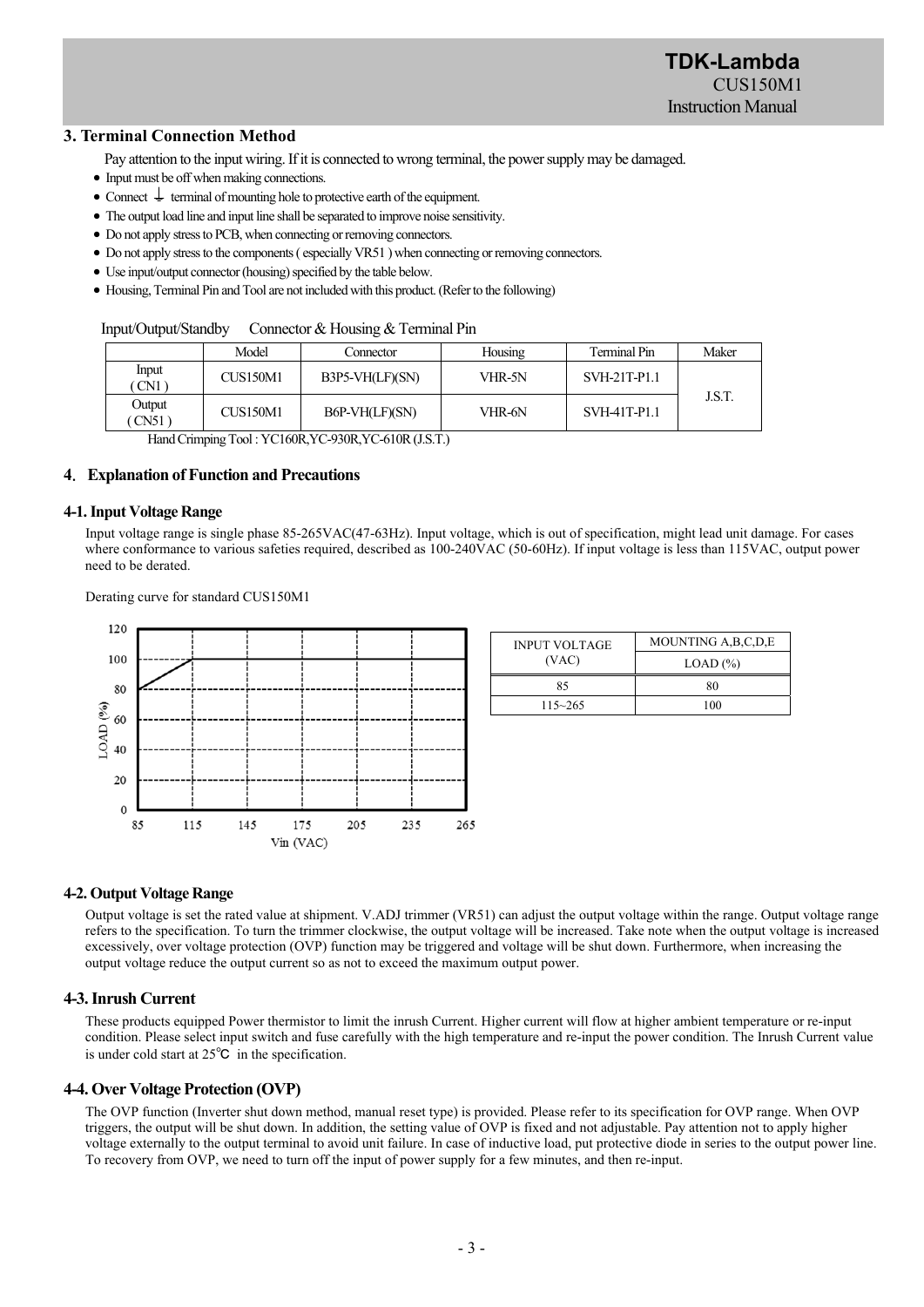# **TDK-Lambda**  CUS150M1 Instruction Manual

#### **4-5. Over Current Protection (OCP)**

These products provide the Hiccup mode with automatic recovery. OCP function operates when the output current exceeds 105% of maximum DC output current of specification. The outputs will be automatically recovered when the overload condition is canceled, however the outputs may be latched off when shorted condition happens. Never operate the unit under over current or shorted conditions for more than 30seconds, which may leads damage or insulation failure. OCP setting is fixed and not to be adjusted externally.

#### **4-6. Output Ripple & Noise**

The standard specification for maximum ripple value is measured according to measurement circuit specified as below. When load lines are longer, ripple will becomes larger. In this case, electrolytic capacitor, film capacitor, etc. might be necessary to use across the load terminal. The output ripple cannot be measured accurately if the probe ground lead of oscilloscope is too long.



# **4-7. Series Operation**

For series operation, either method (A) or (B) is possible.



withstand each power supply output voltage.

#### **4-8. Parallel Operation**

For parallel operation, method (B) is possible

(A) To increase the output current is not possible.



(B) To use as Back-up Power Supply

 1. Adjust the output voltage of each power supply to be the same. 2. Set power supply output voltage higher by the forward voltage drop (Vf) of diode.

Use within the specification for output voltage and output power.



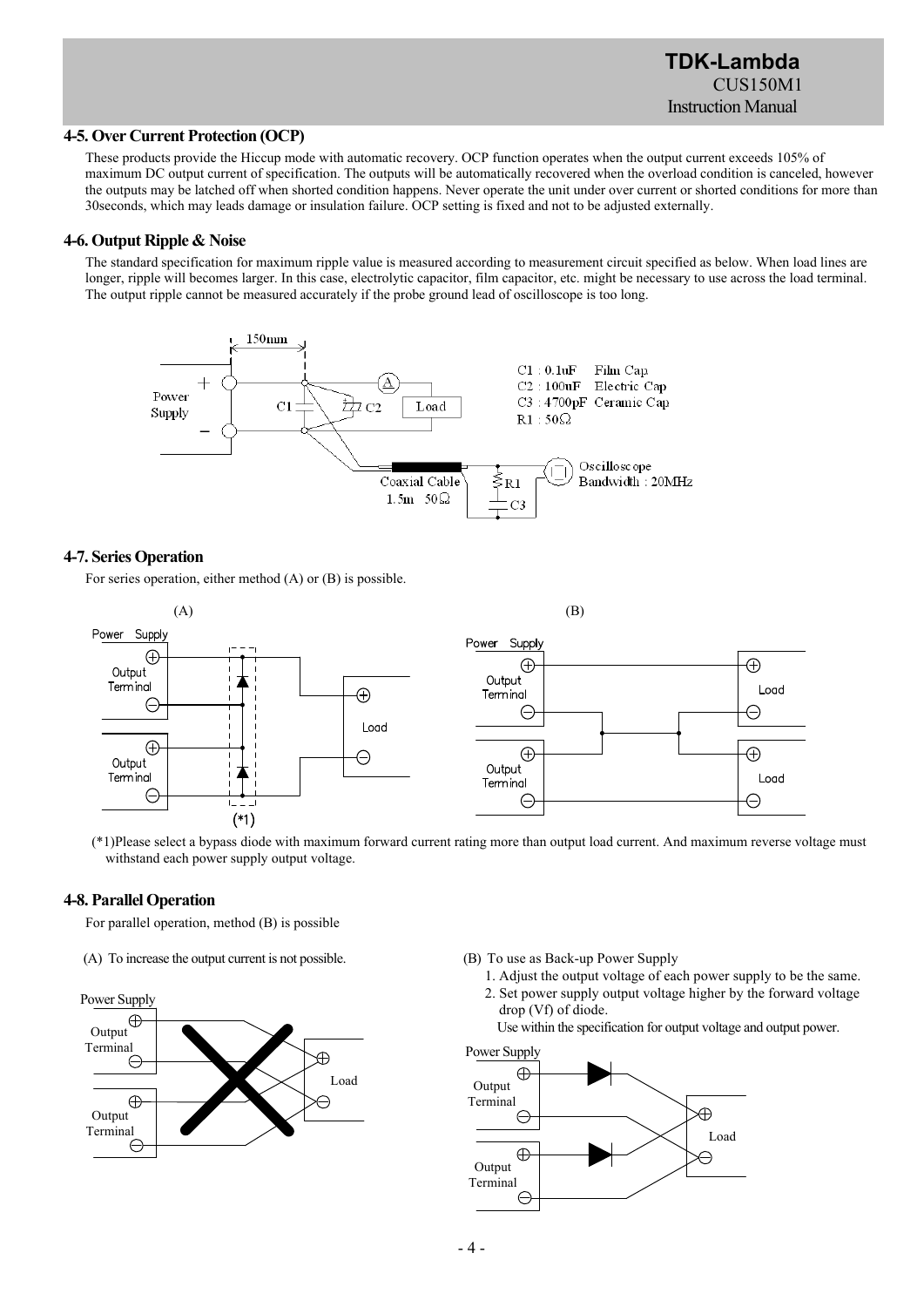**TDK-Lambda**  CUS150M1 Instruction Manual

#### **4-9. Isolation Test**

Isolation resistance between Output and  $\frac{1}{\epsilon}$  is more than 100MΩat 500VDC. For safety operation, voltage setting of DC isolation tester must be done before the test. Ensure that the unit is fully discharged after the test.



#### **4-10. Withstand Voltage Test**

These products are designed to withstand 4kVAC between input and output, 2kVAC between input and  $\pm$  and 1.5kVAC between output and  $\frac{1}{\epsilon}$  for 1 minute. When testing withstand voltage, set current limit of the withstand voltage test equipment to 20mA. The applied voltage must be gradually increased from zero to the testing value and then gradually decreased for shut down. When timer is used, the power supply may be damaged by high impulse voltage at timer switch on and off. Connect input and output as follows.



#### **5. Mounting Directions**

#### **5-1. Output Derating according to the Mounting Direction**

Recommended standard mounting direction is (A). Mounting direction (B)-(E) are also possible. Refer to the output derating at 5-2. Load (%) of derating curve indicates output power.

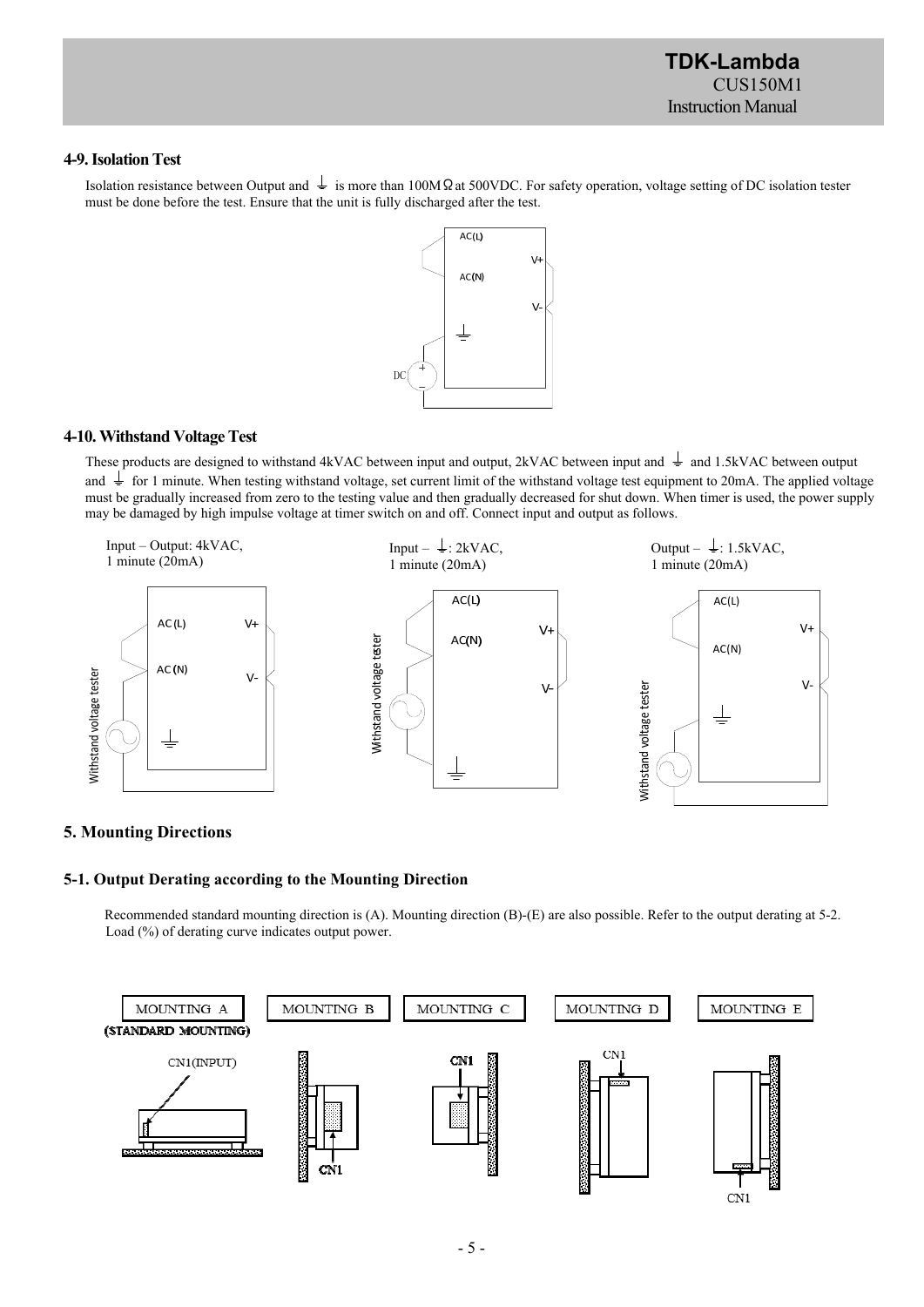#### **5-2. Output Derating**

Make sure that the specified temperature range is maintained.

#### Convection cooling

| MODEL: CUS150M1-12, CUS150M1-18, CUS150M1-24, CUS150M1-36, CUS150M1-48 |  |  |
|------------------------------------------------------------------------|--|--|
|                                                                        |  |  |

| Ta $(^{\circ}C)$ | MOUNTING A, B, E | MOUNTING C | <b>MOUNTING D</b> |
|------------------|------------------|------------|-------------------|
|                  | $LOAD$ $%$       | $LOAD$ $%$ | LOAD (%)          |
| $-20 - +40$      | 100              | 100        | 100               |
| 50               | 100              | 100        | 75                |
| 60               | 75               | 70         | 50                |
| 65               | 63               | 55         | 38                |
| 70               | 50               | 40         | 25                |



#### **5-3. Mounting Method**

Insert the spacer (Max $\phi$ 7mm) of height more than 8mm to lift the unit. And use all mounting holes for the unit installation. The vibration spec is specified under this mounting condition. Keep enough space in the power supply surroundings and the upper area of components for convection cooling

(1) Mounting Holes size:  $4$  holes  $\phi$  3.5mm.

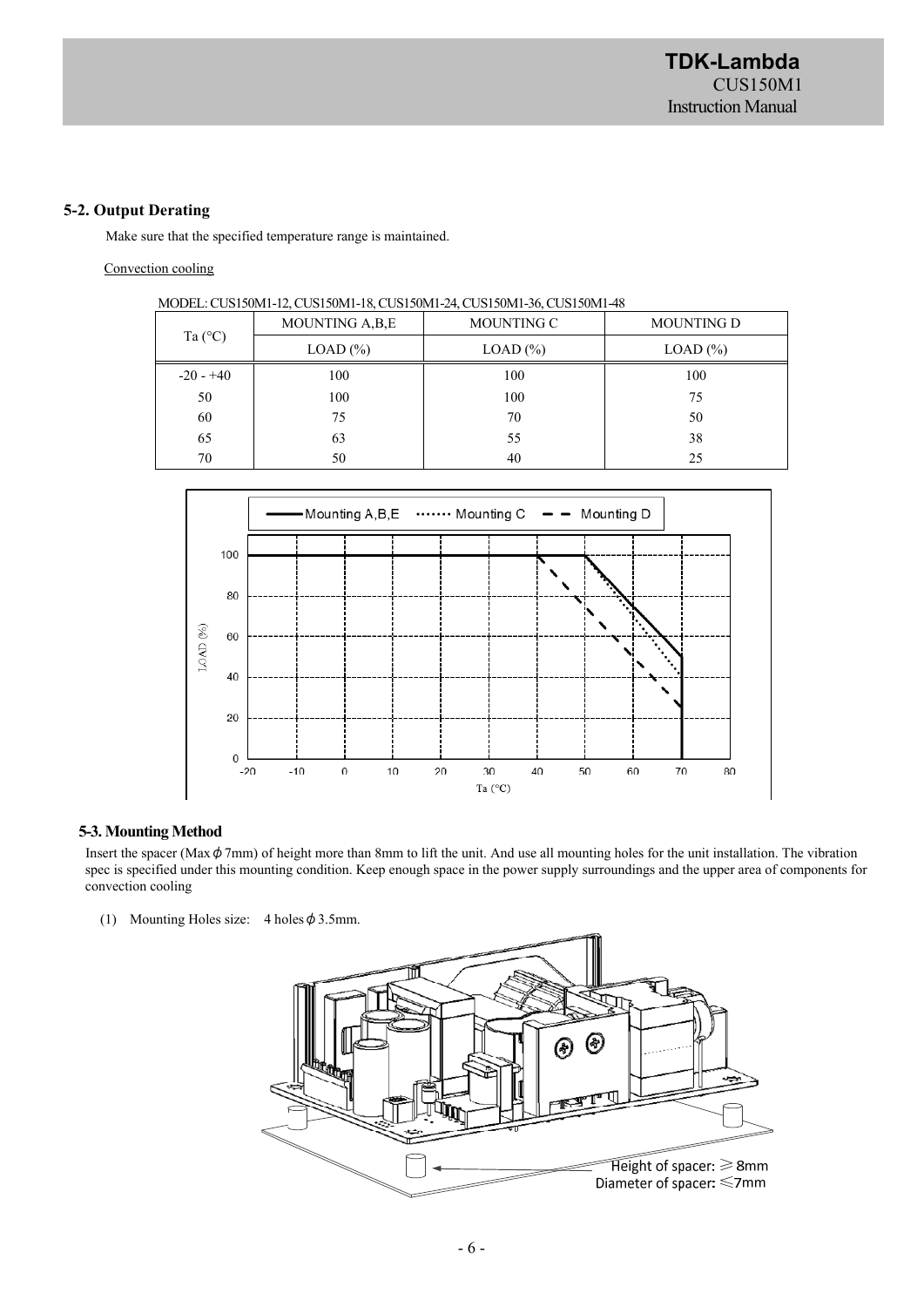(2) Conditions to meet Isolation and Withstanding Voltage standard.

Keep 5mm space from the surfaces and sides of PCB. Especially, 8mm space is necessary from the solder surface. If the space is not enough, the specification of isolation or withstanding voltage will not be satisfied.



(3)  $\pm$  (Protective Earth) should be connected to the earth terminal of the equipment. Also the mounting hole are should be connected to the Chassis by metal spacer. If not, the conducted noise, radiation noise and output noise may increase. Please refer to below setup.



# **6. Wiring Method**

- (1) The output load line and input line shall be separated each other and twisted individually to improve noise.
- (2) Use all lines as thick and short as possible to made lower impedance.
- (3) Noise can be reduced by attaching a capacitor to the load terminals.
- (4) For safety and EMI considerations, connect  $\frac{1}{x}$  with the terminal of protective earth of equipment firmly.

#### **7. External Fuse Rating**

Refer to the following fuse rating when selecting the external fuses that are to be used on input line. Surge current flows when line turns on. Have to use slow-blow or time-lag type fuse, not fast-blow fuse. Fuse rating is considered by in-rush current value at line turn-on. Do not select the fuse according to input current (RMS.) values under the actual load condition.

CUS150M1 series: 5A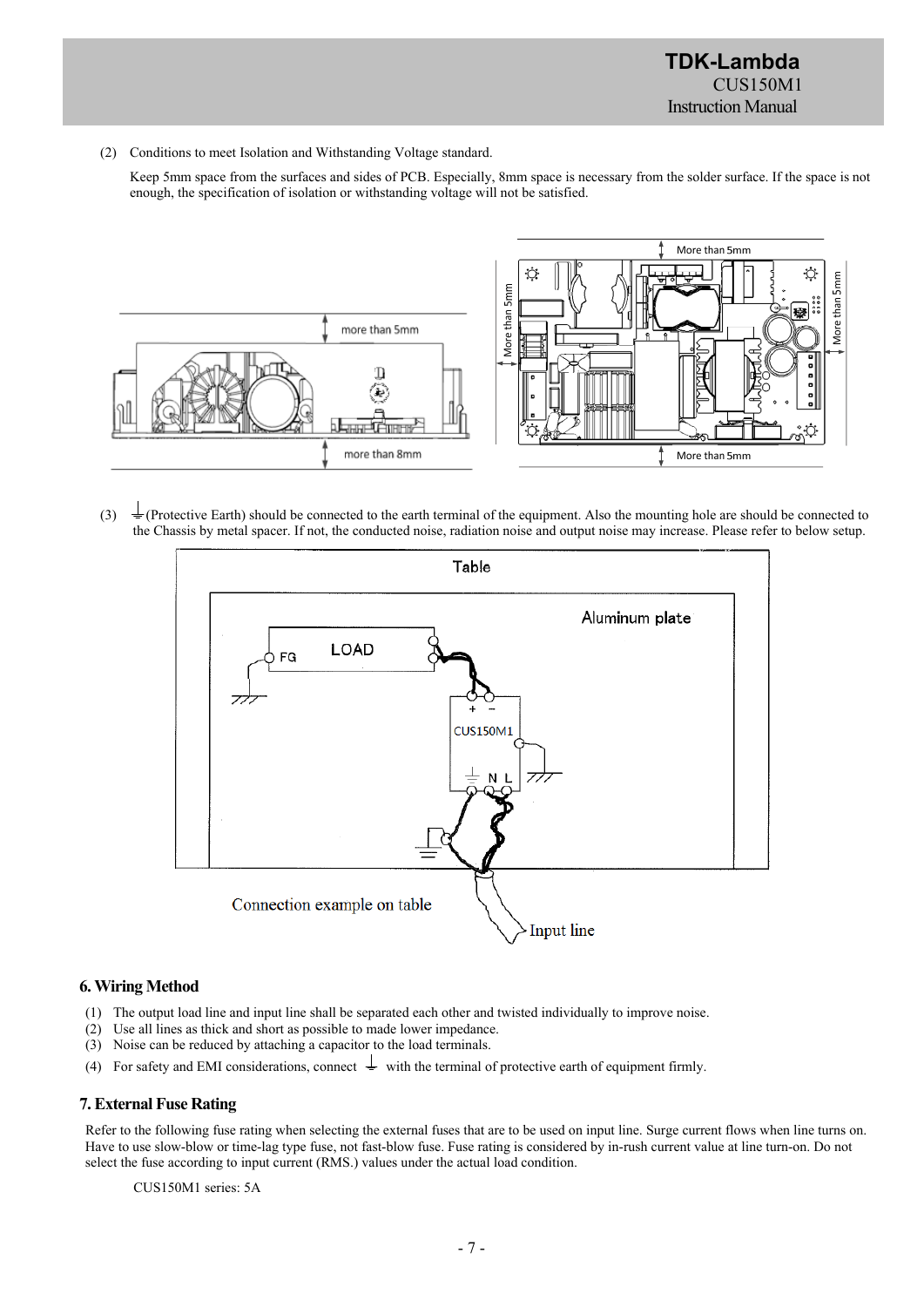# **8. Before concluding that the unit is at fault**

- (1) Check if the rated input voltage is connected.
- (2) Check if the wiring of input and output is correct.
- (3) Check if the wire thickness is enough.
- (4) Check if the output current and output wattage dose not over specification.
- (5) Check if the output voltage adjust trimmer (V.ADJ) is properly adjusted. OVP might be triggered and output is shut down.
- (6) Audible noise can be heard when input voltage waveform is not sinusoidal wave.
- (7) Audible noise can be heard during Dynamic-Load operation.
- (8) Ensure that a large capacitor is not connected across the output terminals. Please use within maximum capacitance shown below.

| Model                           | - - -<br>$\sim$<br>ıм | $150M_{\odot}$<br>1 O<br>1-10 | $\sim$ $\sim$ $\sim$<br>'4<br>ועוור | 50M<br>$\sim$<br>$\sim$<br>36<br>۰., | 50M1<br>$-48$            |
|---------------------------------|-----------------------|-------------------------------|-------------------------------------|--------------------------------------|--------------------------|
| external<br>capacitance<br>VIa. | 10000ul               | 6000ul<br>$\sim$              | $3000u_1$                           | !000ul                               | $\mathbf{r}$<br>$400u_1$ |

#### **9. Altitude**

CUS150M1 is safety approved for operation at below altitude.

- Up to 5000m by IEC62368-1 clearance requirement.

- Up to 4000m by IEC60601-1 clearance requirement.

Thermal evaluation should be considered for products operating at elevated altitudes above 2000m.

#### **10. Block Diagram**



 PFHC circuit: active filter (boundary current mode) 50k~800kHz. Main output circuit: LLC resonant 45k~280kHz. Auxiliary power circuit: Flyback 5k~25kHz.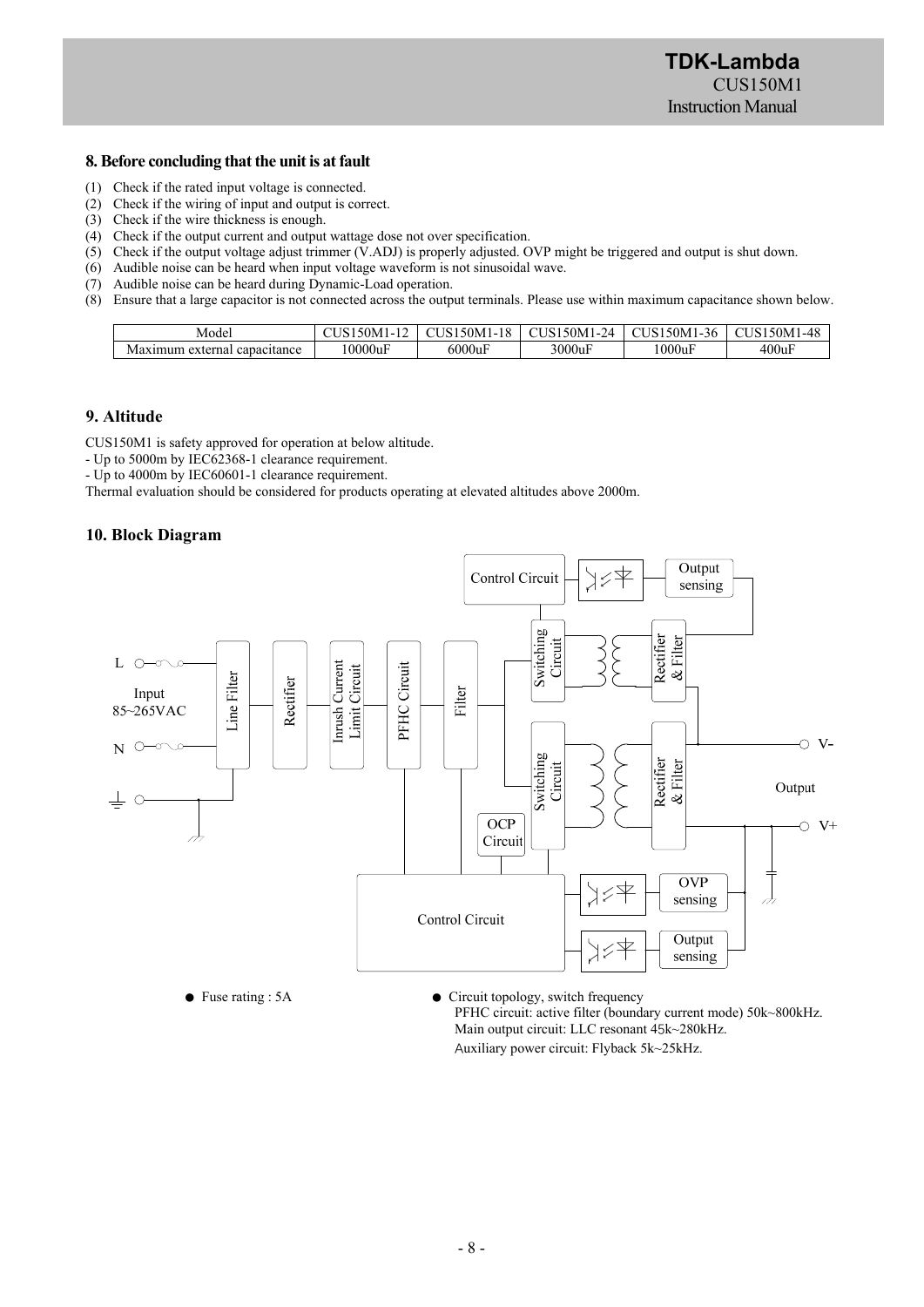>50second (Typ)

 $\overline{\mathrm{s}}$ 

Input

#### **11. Sequence time chart**



Input voltage ON/OFF sequence time chart OVP recovery sequence time chart



OVP point

Input off

Input voltage

Main Output

 $0V$ 

 $\alpha$ 

Output OCP (not latched) recovery sequence time chart Output OCP (latch) recovery sequence time chart

OVP act on ---



#### **12. The life expectancy**

The life of the power supply depends on the life of the built-in aluminum electrolytic capacitor. The life is described in reliability data. The life of the aluminum electrolytic capacitor varies depending on the method of mounting the power supply, the load current, and the ambient temperature. Please refer to "Electrolytic Capacitor Lifetime".

Please do not use the product which passed over the life expectancy. There is a risk of unexpected output shutdown and specifications may not be satisfied.

Please contact us for maintenance or exchange the product which passed over the life expectancy.

#### **13. Warranty Period**

This product is warranted for a period of 3 years from the date of shipment. For damages occurring at normal operation within this warranty period, repair is free of charge. Please read the General Safety Instruction before using the products.

Warranty Period applies 3 years for below conditions.

 $Ta \leq 40^{\circ}C$ , Output current≦100%

Mounting direction:(A), Cooling: convection cooling

For damages occurring at normal operation within this warranty period, repair is free of charge. For other mounting directions inquire to TDK-Lambda.

Following cases are not covered by warranty

- (1) Improper usage like dropping products, applying shock and defects from operation exceeding specification of the unit.
- (2) Defects resulting from natural disaster (fire, flood etc.)
- (3) Unauthorized modifications or repair.
- (4) Condition of continuously dynamic load or AC power on/off